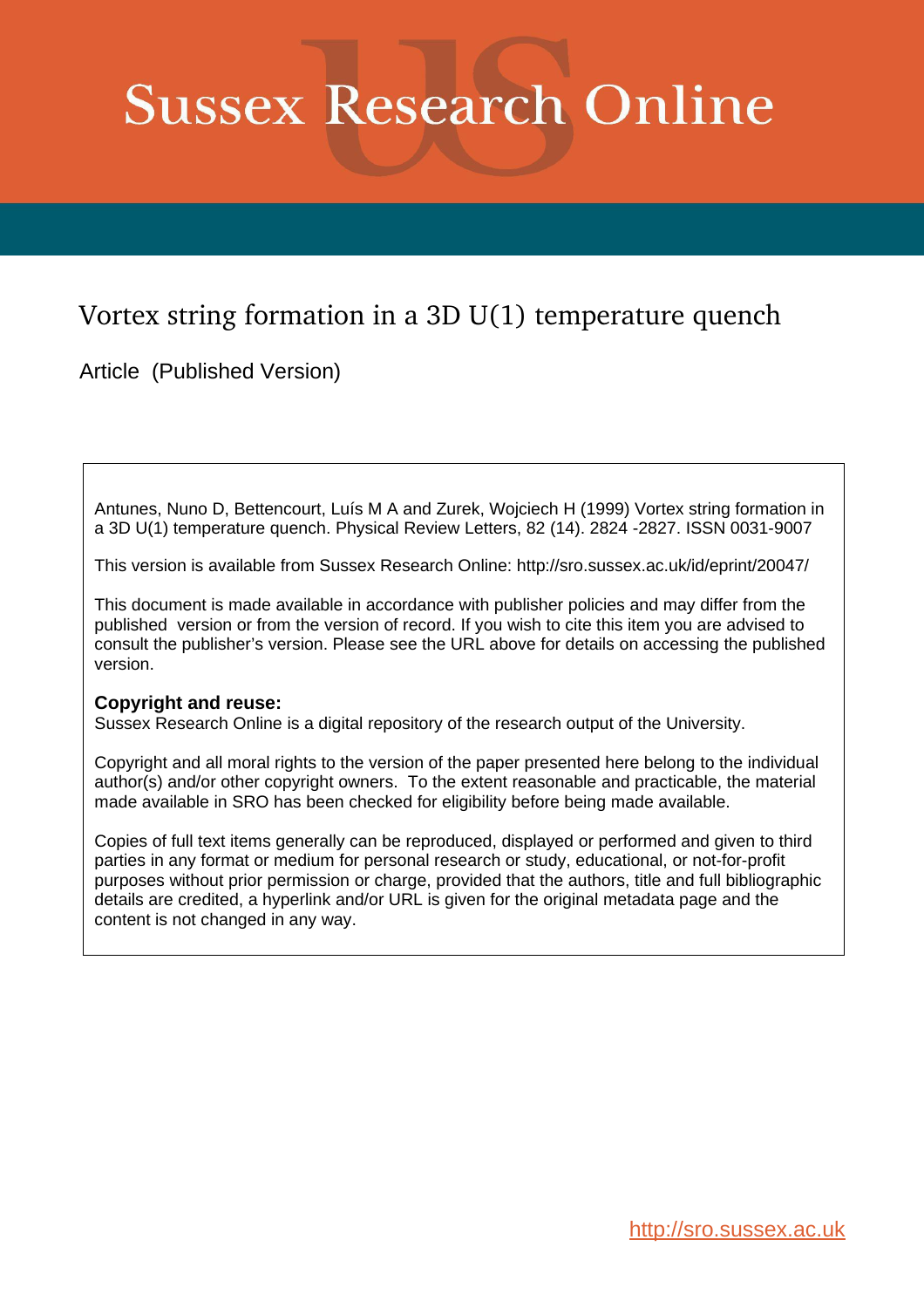## **Vortex String Formation in a 3D U(1) Temperature Quench**

Nuno D. Antunes,<sup>1</sup> Luís M. A. Bettencourt,<sup>2</sup> and Wojciech H. Zurek<sup>2</sup>

<sup>1</sup>*Département de Physique Théorique, Université de Genève, 24 quai E. Ansermet,*

*CH 1211, Genève 4, Switzerland*

<sup>2</sup>*Theoretical Division MS B288, Los Alamos National Laboratory, Los Alamos, New Mexico 87545*

(Received 23 November 1998)

We report the first large scale numerical study of the dynamics of a second order phase transition caused by a gradual decrease of temperature in a U(1)  $\lambda \phi^4$  theory in three spatial dimensions. We present a detailed account of the dynamics of the fields and focus on vortex string formation as a function of the quench rate. The results are found in good agreement with the theory of defect formation proposed by Kibble and Zurek. [S0031-9007(99)08817-1]

PACS numbers: 11.30.Qc, 05.70.Fh, 11.27. + d, 98.80.Cq

Topological defects are of fundamental importance to the (thermo)dynamics of phase transitions in some of the most fascinating materials in the laboratory—e.g., superfluids, type II superconductors, liquid crystals—and presumably also to symmetry breaking phase transitions in the early universe [1]. When present at low energies they constitute the last traces of disorder inherited from high temperatures and thus determine the nonequilibrium evolution of many systems.

The theory of defect formation combines the realization, due to Kibble [2], of the paramount role of causality, with the calculation, due to one of us [3], of the actual size of the causally independent domains in a second order phase transition. Experiments in liquid crystals [4] and in  $3$ He [5] lend support to the resulting theory of the dynamics of second order phase transitions. The evidence from <sup>4</sup>He experiments [6] is more ambiguous while superconductors and Bose-Einstein condensates may offer exciting future possibilities [7].

Laboratory experiments were thus far unable to test the key theoretical prediction—the scaling of the initial density of defects with the rate at which the phase transition takes place [3]. Numerical studies of defect formation as a function of a quench rate carried out until now were limited to 1D and 2D systems [8], where they have confirmed the scalings predicted by the theory. Moreover, they have focused on transitions induced by the explicit change of the mass term in the potential which governs dynamics of the order parameter field  $\langle \phi \rangle$ , while the temperature *T* of the heat bath to which  $\phi$  is coupled was kept constant and relatively small. This simplification is not necessarily unrealistic—phase transitions in  ${}^{4}$ He can be induced without significant changes in temperature, purely by changing pressure. However such "pressure quenches" are far less common than temperature quenches, and temperatures are rarely small. Moreover, the analytic approach to the pressure quench problem seems to be within reach, although only in the limit of very small temperatures. Even in this limiting case unanimous conclusion has not been reached [9–11], further obviating the need to study quenches numerically.

Indeed, the emerging understanding of the defect production could be called into question on the grounds that the present estimates completely ignore the inevitable Ginzburg regime. There, just below  $T_c$ , fluctuations can rearrange large spatial regions, which could destroy protodefects produced by freeze-out [3], or create them at densities set by the Ginzburg length, as it was originally suggested [2] and is still occasionally argued [9].

In this Letter, we perform the first large-scale numerical studies of a gradual temperature quench in 3D U(1) symmetric  $\lambda \phi^4$  [12]. This is the familiar Ginzburg-Landau model for the free energy of a neutral system (e.g.,  ${}^4$ He) which as is well known displays a true second order phase transition in 3D, with the establishment of long range order at low temperatures. This implies, in particular, contrary to the case of lower dimensions, that no defects (vortex strings) can exist in equilibrium at sufficiently low temperatures in any causally connected volume [13].

In order to implement the temperature quench, we evolve the fields according to

$$
(\partial_t^2 - \nabla^2)\phi_i - m^2\phi_i + \lambda\phi_i(\phi_i^2 + \phi_j^2) + n\dot{\phi}_i = \Gamma_i,
$$
\n(1)

where  $i, j \in \{1, 2\}$  and  $i \neq j$  in Eq. (1).  $\Gamma_i(x)$  is the Gaussian noise characterized by

$$
\langle \Gamma_i(x) \rangle = 0, \qquad \langle \Gamma_i(x) \Gamma_j(x') \rangle = 2 \eta T(t) \delta_{ij} \delta(x - x'), \tag{2}
$$

where  $x, x'$  denote space-time coordinates. We allow the fields to thermalize above the transition and proceed to quench the system by changing the noise temperature as

$$
T(t) = T_c - T_0 \frac{t}{t_Q}.
$$
 (3)

The time  $t_Q$  controls the rate of the quench. For  $t >$  $\frac{T_c}{T_0}t_Q$ ,  $T = 0$ . In the numerical evolution we take the grid spacing  $\Delta x = 0.5$  and  $\Delta t = 0.02$ . All results shown are for computational domains of size  $N^3$ , with  $N =$ 128-160 and  $\eta = 1$ . Strings are detected by integer windings of the field phases around lattice plaquettes.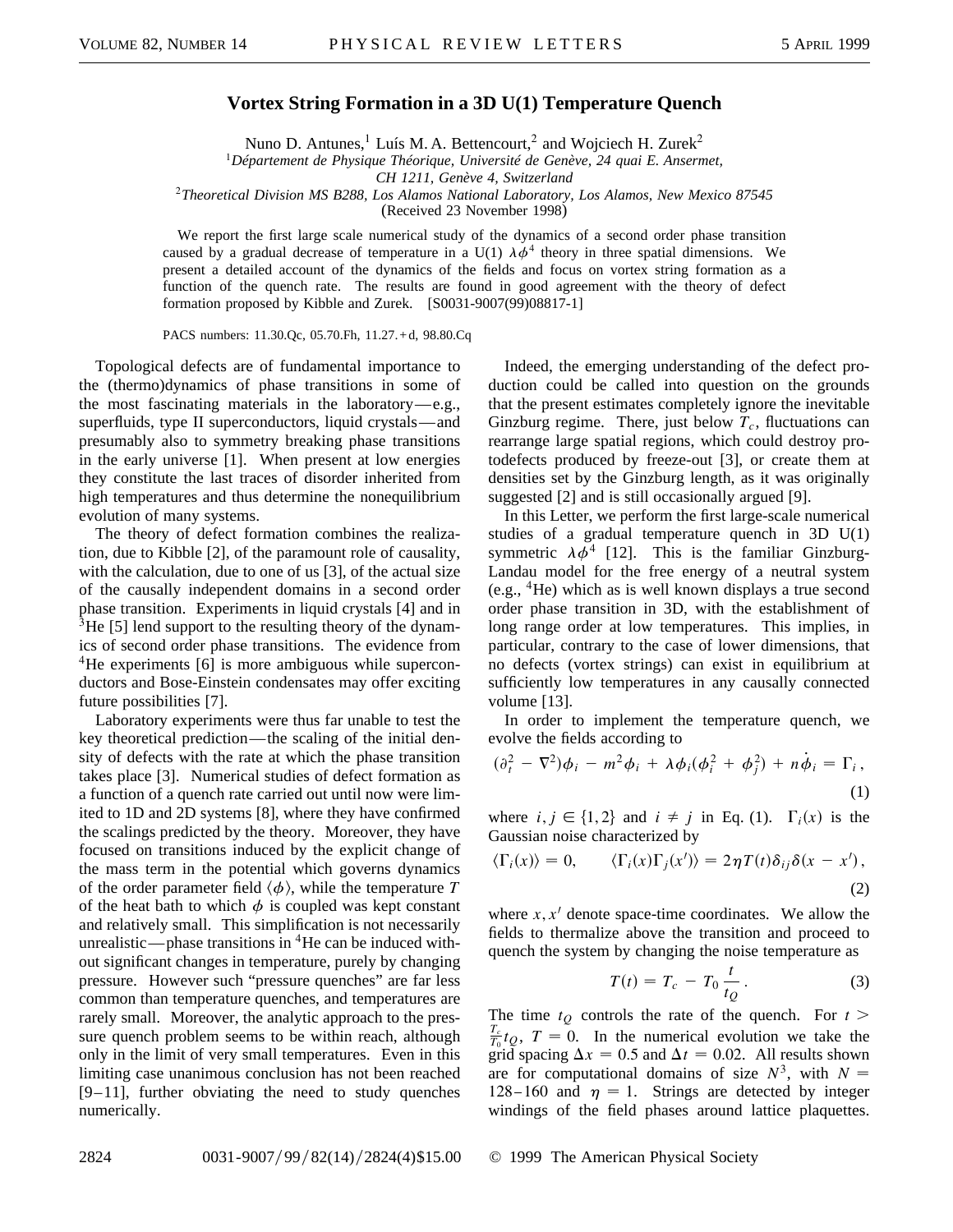Vortices hence found are connected by enforcing flux conservation on each unit volume [13]. As a result of boundary conditions all strings are closed. Above  $T_c$ , and immediately below, strings are little more than nonperturbative field fluctuations. Below  $T_c$ , they gradually acquire stability and can be regarded as either vortex lines or cosmic strings.

Another useful quantity is the kinetic temperature,  $T_K$ , defined as the average kinetic energy per degree of freedom. In equilibrium the canonical momentum distribution is purely Gaussian and  $\langle |\pi(x)|^2 \rangle d^D x = 2T$ . We generalize this for situations away from equilibrium as

$$
\langle |\pi(x,t)|^2 \rangle d^D x \equiv 2T_K(t). \tag{4}
$$

All temperature quenches are started at  $T_0 = 1.91T_c$ . Even though the choice of initial (high) temperature is somewhat arbitrary, it is important that it is sufficiently high that the length density in long strings in each computational domain is substantial [13].

In the immediate vicinity of  $T_c$  for a system undergoing a second order phase transition, the dynamics of  $\phi$ are subject to critical slowing down. This leads to the estimate of the expected density of defects through an argument [3], which we briefly reproduce below. For the dynamics of Eqs. (1) and (2) in the overdamped regime where the first time derivative dominates, the characteristic time scale  $\tau$  over which the order parameter can react is given by

$$
\tau_{\dot{\phi}} \simeq \frac{\eta}{m^2 |\epsilon|^{\nu z}},\tag{5}
$$

where  $\nu$  and  $\zeta$  are universal critical exponents, and the relative temperature  $\epsilon = \frac{T}{T_c} - 1 = \frac{t}{\tau_Q} \equiv \frac{t}{t_Q}$  $\frac{T_0}{T_c}$ . The quench time scale  $\tau_Q$  is a rescaling of  $t_Q$ ,  $\tau_Q = \frac{T_c}{T_0} t_Q$ .

This overdamped scenario, valid when  $\eta^3 \tau_Q > 1$ [8], is presumably more relevant for condensed matter applications and will be the focus of the present Letter. Cosmological order parameters may in contrast be underdamped—or in reality redshifted [1], corresponding to a different dynamics than that of Eqs. (1) and (2).

The characteristic time scale of variation of  $\epsilon$  is  $\frac{\epsilon}{\epsilon} = t$ . We expect the system to be able to readjust to the new equilibrium as long as the relaxation time is smaller than *t*. Hence, outside the time interval  $[-\hat{t}, \hat{t}]$  defined by the equation  $\tau(\epsilon(\hat{t})) = \hat{t}$ , the evolution of  $\phi$  is approximately adiabatic, and physical quantities associated with large length scales will approximately follow their (critical) equilibrium values. The time

$$
\hat{i}_{\dot{\phi}} = \pm \left[ \frac{\eta}{m^2} (\tau_Q)^{\nu_Z} \right]^{1/(1+\nu_Z)}; \n\hat{\epsilon}_{\dot{\phi}} = \pm \left( \frac{\eta}{m^2} \frac{1}{\tau_Q} \right)^{1/(1+\nu_Z)}; \tag{6}
$$

marks the borders between adiabatic and impulse stages of evolution of  $\phi$ . In particular, the correlation length  $\xi$  associated with the connected two-point function above the

transition will cease to increase as  $\xi = \xi_0 m_0 / |\epsilon|^{\nu}$  once the adiabatic-impulse boundary at  $t' = -\hat{t}$  is reached.

We expect, then, that the characteristic length scale over which  $\phi$  is ordered already in the course of the transition will be the correlation length at freeze-out  $\ddot{\xi} =$  $1/\hat{\epsilon}^{\nu}$ ,

$$
\hat{\xi}_{\dot{\phi}} = \left(\frac{m^2}{\eta} \tau_Q\right)^{\nu/(1+\nu z)}.\tag{7}
$$

On length scales smaller than  $\hat{\xi}$  the effect of criticality on the field dynamics is negligible. The initial density of vortex lines is then expected to scale with  $\tau_Q$  as

$$
n_{\dot{\phi}} = \frac{1}{(f_{\dot{\phi}}\hat{\xi}_{\dot{\phi}})^2} = \frac{1}{f_{\dot{\phi}}^2} \left(\frac{m^2}{\eta} \tau_Q\right)^{-\alpha},\tag{8}
$$

where  $f \sim O(1)$  is a dimensionless factor, parametrizing our ignorance about the exact relation between domain size and defect densities, and  $\alpha = -\frac{2\nu}{1+\nu z}$ . Lattice measurements and renormalization group analysis yield  $\nu =$ 0.6705 and  $z = 2.03$  for the very overdamped case when the second time derivative in Eqs. (1) and (2) is completely negligible. With  $\eta = 1$  this is not truly the case. We expect  $1 \le z \le 2.03$ , implying  $0.568 \le \alpha \le 0.8$ , where the lower and upper limits refer to the underdamped case, respectively. This is different from mean-field exponents,  $\nu = 1/2$  and  $z = 2$ , implying  $\alpha_{\text{MF}} = 0.5$ .

In a temperature quench, the system is evolved from an initial state at genuinely high temperature, with a bare negative mass squared. As a result the physical mass squared,  $m_{\rm ph}^2$ , which takes into account the self-energy generated by the high-temperature field fluctuations, is positive and potentially large. The temperature quench proceeds by the decrease of the external bath temperature at a rate given by  $\tau<sub>O</sub>$ , according to Eq. (3). Initially, the system locally rethermalizes to the new lower temperature. Close to the critical point, the physical mass squared approximately vanishes leading to the critical slowing down of the field response over large spatial scales. This freezes the dynamics of the order parameter: It can no longer react to the systematic changes of thermodynamic or dynamical parameters, although slow drift under the combined influence of noise and damping continues unabated, even in the large scale structure, including long strings. Critical slowing down has little effect over the small scale dynamics  $(k^2 \gg m_{\text{ph}}^2)$ , which accompanies the externally imposed change of bath temperature. In this manner, critical slowing down sows the seeds for the out-of-equilibrium dynamics to follow. Figure 1a shows the equilibrium string densities as a function of  $T_K$ , and quench trajectories for several values of  $\tau_Q$ . In 3D,  $T_K$  is dominated by small scales and generally follows faithfully the external bath *T* variation.

As predicted by the theory, all quenched string densities follow the equilibrium trajectory at high temperatures but start deviating just above the critical point, due to critical slowing down. The magnitude of the effect is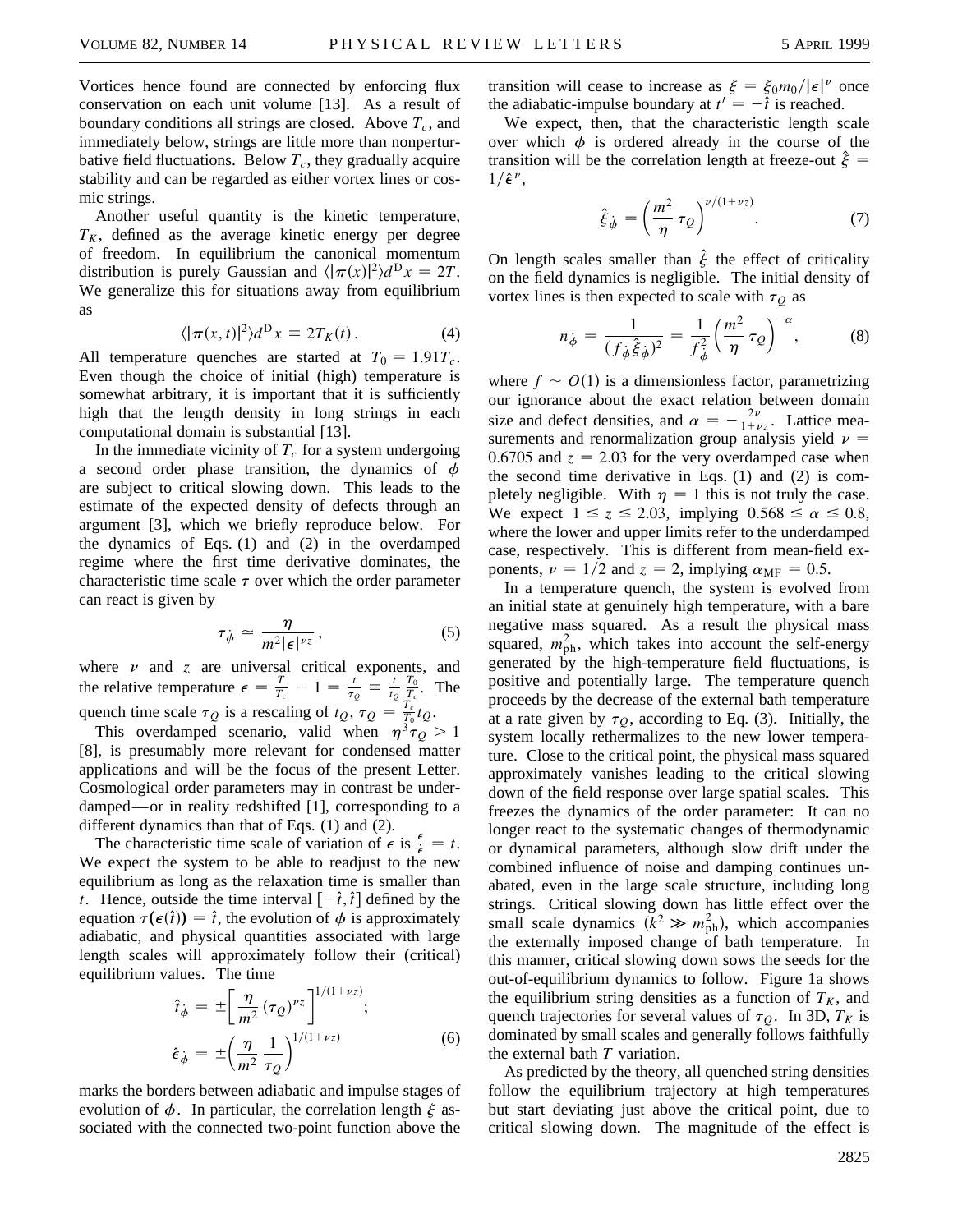



FIG. 1. (a) The evolution of the total string density per plaquette *n* with  $T_K$ .  $\bigcirc$  denote thermal equilibrium densities. (b)  $\langle |\phi| \rangle$  vs *t*. Solid lines denote quench trajectories for  $t<sub>O</sub> = 4, 8, 16, 32, 64, 128, 256.$ 

small and difficult to measure. After falling out of equilibrium the string densities do not freeze, but rather decay slowly while the temperature drops over a period of time. This decrease is due mostly to the decay of small scale structure in long strings and of small loops. For faster quenches this regime persists to much lower  $T_K$ . Figure 1a clearly shows the hierarchy of string densities for different  $\tau_Q$ 's, at each given  $T_K$ .

Figure 1b shows the evolution of the order parameter amplitude  $\langle |\phi| \rangle$ . The persistent cooling of small scale fluctuations eventually leads to a negative  $m_{\text{ph}}^2$  which in turn triggers instabilities in the long wavelength modes. As these modes grow (quasiexponentially) the U(1) symmetry is spontaneously broken, coarsening the original field configuration. These instabilities are reminiscent of those in pressure quenches [8–11]. However, here their generation through a negative mass squared is explicitly created by the delay in the field's response, rather than externally. The onset of instabilities defines in turn  $+\hat{i}$ , which we read off from the minima of Fig. 1b. Figure 2a shows the dependence of  $\hat{t}$  on  $\tau_Q$ . We can independently confirm the theoretical scaling laws (Fig. 2b) by examining the  $\tau_Q$  dependence of  $\hat{\epsilon}$ , computed as the ratio of  $T_K$ and  $T_c$  at the minimum of  $\langle |\phi| \rangle$ .

Together the results of Fig. 2 confirm the theoretical scaling and determine  $vz = 0.82$ . We note, however, that data corresponding to the fastest quenches appears to asymptote to  $|\hat{\epsilon}| = 1$  (and, thus, ceases following the predicted power law). This is easy to understand [8]:  $\hat{\epsilon}$ , extracted from the data, is the absolute value of the relative temperature at the instant when the dynamics is



FIG. 2. (a) The freeze-out time  $\hat{t}$  as a function of the quench time scale  $\tau_Q$ . (b) The relative kinetic temperature at  $\hat{t}$ ,  $|\hat{\epsilon}| = \frac{T_K(\hat{i})}{T_{c}} - 1$ . Slopes of the two lines are  $0.445 \pm 0.05$ and  $-0.565 \pm 0.016$ , respectively, which compares favorably with those theoretically predicted of 0.5. Points corresponding to  $\tau$ <sub>0</sub>  $\leq$  8 exhibit saturation, and were ignored in the fitting.

restarted. But  $\epsilon = T_K/T_c - 1$ , by definition, cannot fall to less than  $-1$  (which happens when  $T_K = 0$ ). Hence, when in very fast quenches the evolution of  $\phi$  restarts only at  $\hat{t} \ge \tau_Q$ ,  $T_c \gg T_K(\tau_Q) \approx 0$ , and the values of  $|\hat{\epsilon}|$ pile up asymptotically near  $1^-$ , causing saturation.

At  $t = \hat{t}$  many small scale fluctuations still persist in the system obscuring the results in terms of string densities. It is the subsequent out-of-equilibrium evolution of the fields, leading to spontaneous symmetry breaking and ordering, that reveals the string densities formed at the quench. While the large spatial scales  $(k^2 \approx 0)$  are unstable and the corresponding modes grow towards  $|\phi| = 1$ , the small spatial scales  $(k^2 \gg m_{\text{ph}}^2)$  are dissipated away. This leads to the emergence of the field configuration created by the critical dynamics on large spatial scales, and allows the surviving vortex strings to form, i.e., to acquire their low energy character of topological defects. These densities, as a function of  $\tau_Q$ , are shown in Fig. 3. As a criterion to the completion of the transition, we measured *n* at *t* such that  $\langle |\phi| \rangle = 0.9, 0.925, 0.95, 0.975$ . Apart from the cases of saturation, the density of strings formed follows the theoretical predictions quite satisfactorily, for all choices of  $\langle |\phi| \rangle$ . The values of  $f_{\phi} = O(10)$  are similar to 1D and 2D estimates [8], and may be sufficient to explain the nonappearance of vortex lines in the recent  ${}^{4}$ He experiment [6].

Finally, it is interesting to investigate what kind of strings are formed. At  $T$  above  $T_c$ , the "ephemeral string" length distribution approaches a Brownian form